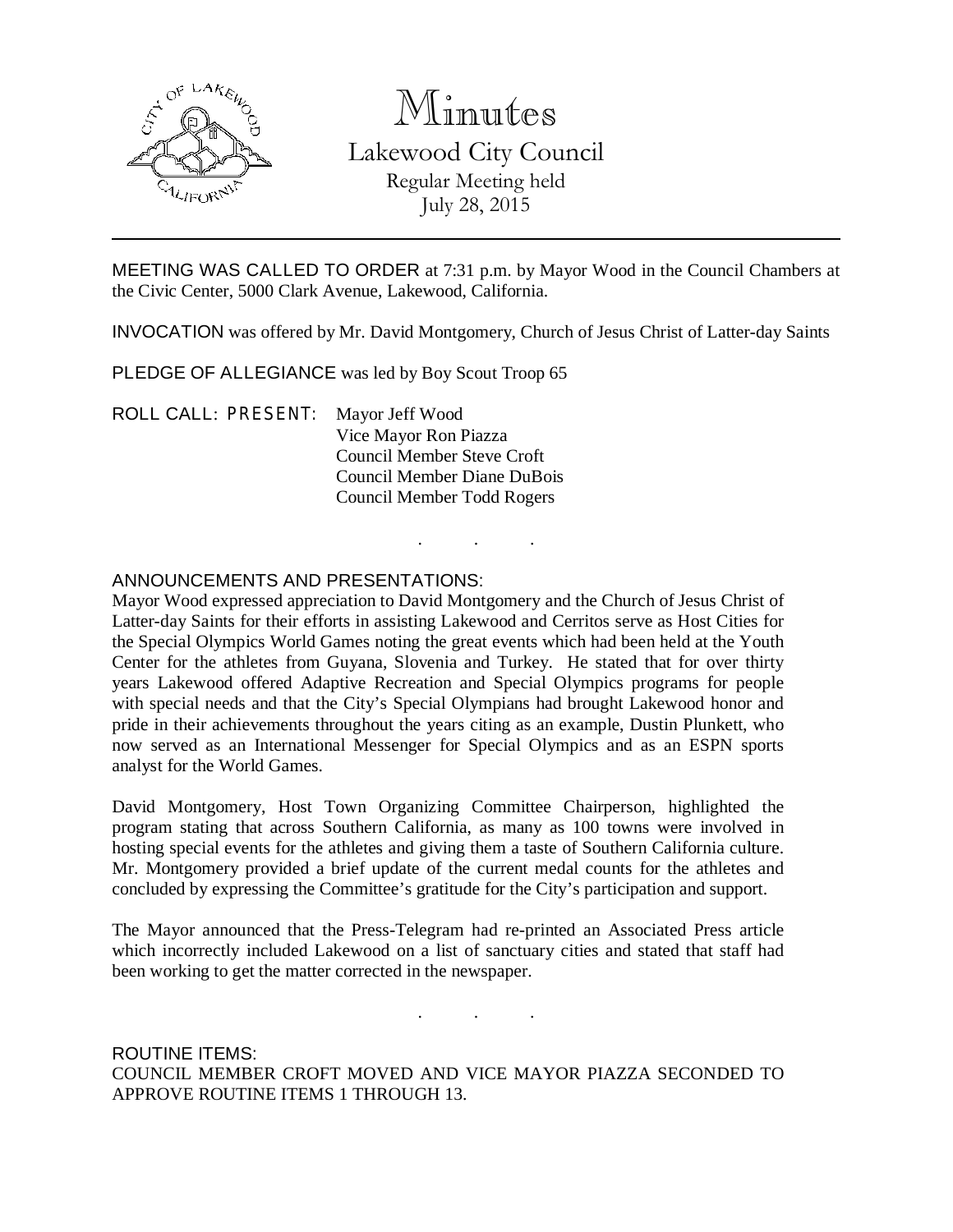ROUTINE ITEMS: - Continued

- RI-1 Approval of Minutes of the Meetings held June 23, 2015
- RI-2 Approval of Personnel Transactions
- RI-3 Approval of Registers of Demands
- RI-4 Approval of Designation of Voting Delegate for League Annual Conference
- RI-5 Approval of Report of Monthly Investment Transactions
- RI-6 Approval of Quarterly Schedule of Investments
- RI-7 RESOLUTION NO. 2015-36; A RESOLUTION OF THE CITY COUNCIL OF THE CITY OF LAKEWOOD ESTABLISHING DISABLED PERSON DESIGNATED PARKING ON THE SOUTH SIDE OF PEPPERWOOD AVENUE WITHIN THE CITY OF LAKEWOOD

RESOLUTION NO. 2015-37; A RESOLUTION OF THE CITY COUNCIL OF THE CITY OF LAKEWOOD ESTABLISHING DISABLED PERSON DESIGNATED PARKING ON THE NORTH SIDE OF HUNGERFORD STREET WITHIN THE CITY OF LAKEWOOD

- RI-8 Approval of Agreement for Design Services at Intersection of Del Amo Boulevard and Lakewood Boulevard
- RI-9 RESOLUTION NO. 2015-38; A RESOLUTION OF THE CITY COUNCIL OF THE CITY OF LAKEWOOD AUTHORIZING THE ASSIGNMENT OF MARQUETTE BANK LEASE-PURCHASE AGREEMENT #4468 FOR THE PURCHASE OF A ROBINSON R44 RAVEN II POLICE HELICOPTER
- RI-10 Approval of Project Management Authorization for Lakewood Water Capture and Infiltration Project
- RI-11 Approval of Citywide Landscape Master Plan and Standards for Arterials and Remnant Parcels
- RI-12 RESOLUTION NO. 2015-39; A RESOLUTION OF THE CITY COUNCIL OF THE CITY OF LAKEWOOD URGING THE STATE OF CALIFORNIA TO PROVIDE NEW SUSTAINABLE FUNDING FOR STATE AND LOCAL TRANSPORTATION INFRASTRUCTURE
- RI-13 RESOLUTION NO. 2015-40; A RESOLUTION OF THE CITY COUNCIL OF THE CITY OF LAKEWOOD SUPPORTING THE WATER REPLENISHMENT DISTRICT OF SOUTHERN CALIFORNIA'S GROUNDWATER RELIABILITY IMPROVEMENT PROJECT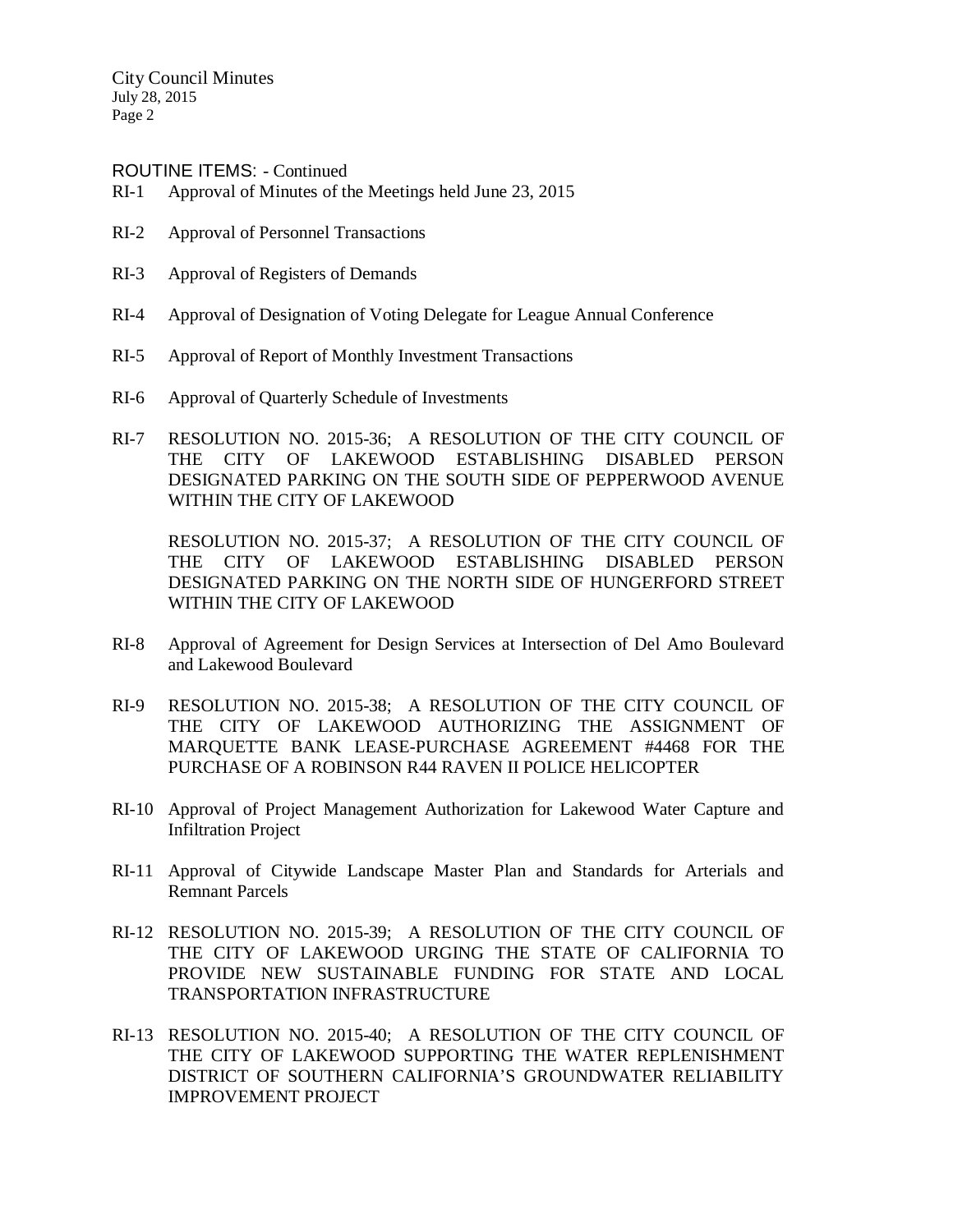ROUTINE ITEMS: - Continued UPON ROLL CALL VOTE, THE MOTION WAS APPROVED:

AYES: COUNCIL MEMBERS: DuBois, Rogers, Piazza, Croft and Wood NAYS: COUNCIL MEMBERS: None

# 1.1 • REPORT OF DELINQUENT FEES FOR GARBAGE, WASTE AND REFUSE COLLECTION AND DISPOSAL

. . .

Administrative Services Director Diane Perkin made a presentation based on the report in the agenda and stated 368 notices had been mailed to property owners with delinquent charges pending for garbage, waste and refuse collection. She advised that as of close of business this day, 212 accounts remained delinquent and that payments would continue to be accepted until July 31st. It was the recommendation of staff that the City Council adopt the proposed resolution confirming the report of delinquent fees.

Mayor Wood opened the public hearing at 7:49 p.m. and called for anyone in the audience wishing to address the City Council on this matter. There was no response.

RESOLUTION NO. 2015-41; A RESOLUTION OF THE CITY COUNCIL OF THE CITY OF LAKEWOOD CONFIRMING THE REPORT OF DELINQUENT FEES AND CHARGES FOR GARBAGE, WASTE AND REFUSE COLLECTION AND DISPOSAL WITHIN THE CITY OF LAKEWOOD, COUNTY OF LOS ANGELES, STATE OF CALIFORNIA, MAY 31, 2015

COUNCIL MEMBER ROGERS MOVED AND COUNCIL MEMBER DUBOIS SECONDED TO ADOPT RESOLUTION NO. 2015-41. UPON ROLL CALL VOTE, THE MOTION WAS APPROVED:

AYES: COUNCIL MEMBERS: DuBois, Rogers, Piazza, Croft and Wood NAYS: COUNCIL MEMBERS: None

1.2 • AWARD OF BID FOR PW PROJECT NO. 2015-3, STREET RESURFACING IN DEL AMO BOULEVARD FROM DOWNEY AVENUE TO CLARK AVENUE Vice Mayor Piazza announced that as an owner of a business located at Del Amo and Lakewood Boulevards, he would recuse himself during discussion and voting on this matter.

. . .

Lisa Rapp, Director of Public Works, made a presentation based on the report in the agenda and stated nine bids had been received for a project to resurface Del Amo Boulevard between Clark Avenue and Downey Avenue using Federal funds with the local match from Proposition C funds. Construction would be scheduled to begin in August and be completed in early October.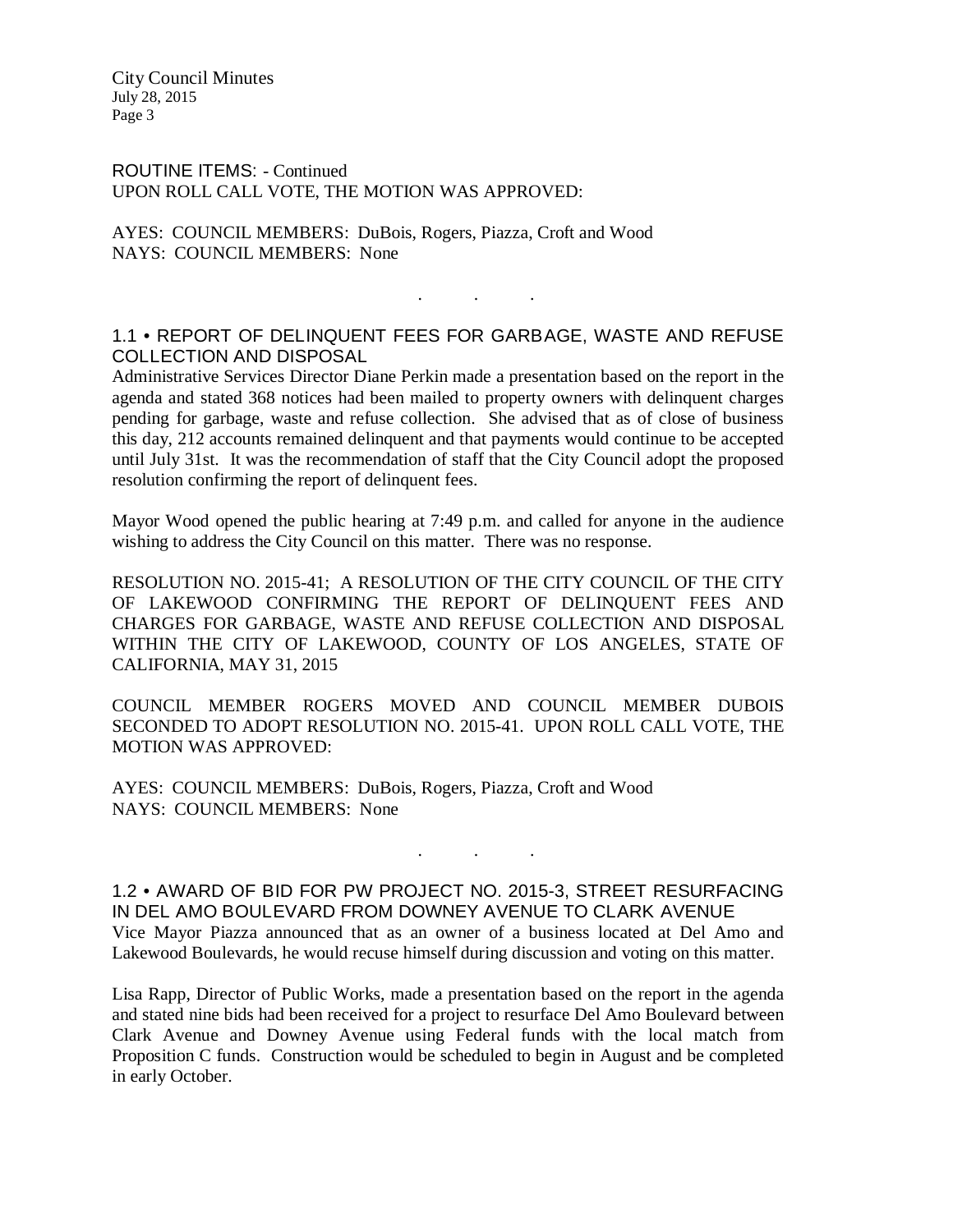#### 1.2 • AWARD OF BID FOR PW PROJECT NO. 2015-3, STREET RESURFACING IN DEL AMO BOULEVARD FROM DOWNEY TO CLARK AVENUES - Continued

It was the recommendation of staff that the City Council adopt the plans, specifications and working details for the Del Amo Pavement Rehab – PW Project 15-03 (Federal Project No. STPL-5315(013); award a contract to the low bidder, R.J. Noble Company, in the amount of \$807,653.50; authorize staff to approve a cumulative total of contract change orders, as needed, not to exceed \$100,000; authorize staff to approve the Willdan proposal for construction management, under their existing agreement, in the amount of \$104,285; authorize the use of Proposition C funds in the amount of \$300,000.

Mayor Wood opened the public hearing at 7:53 p.m. and called for anyone in the audience wishing to address the City Council on this matter. There was no response.

COUNCIL MEMBER DUBOIS MOVED AND COUNCIL MEMBER CROFT SECONDED TO APPROVE STAFF'S RECOMMENDATIONS. UPON ROLL CALL VOTE, THE MOTION WAS APPROVED:

AYES: COUNCIL MEMBERS: DuBois, Rogers, Croft and Wood NAYS: COUNCIL MEMBERS: None ABSENT: COUNCIL MEMBERS: Piazza

## 1.3 • AMENDING THE LAKEWOOD MUNICIPAL CODE PERTAINING TO CAR **WASHES**

. . .

Community Development Director Sonia Southwell displayed slides and made a presentation based on the memo in the agenda. She stated that the Municipal Code did not identify automobile vacuums and other outdoor equipment and activities typically associated with car washes or other commercial uses that were located or used outside of a building. The proposed ordinance would clarify the Code by allowing such outdoor equipment and activities and would require a conditional use permit for all car washes. She concluded by stating that the Planning and Environment Commission recommended that the City Council adopt the proposed ordinance and that staff recommended that the City Council introduce the proposed ordinance amending the Municipal Code pertaining to car washes and direct staff to review and respond to any comments received on the proposed negative declaration.

Mayor Wood opened the public hearing at 7:57 p.m. and called for anyone in the audience wishing to address the City Council on this matter. There was no response.

ORDINANCE NO. 2015-5; AN ORDINANCE OF THE CITY COUNCIL OF THE CITY OF LAKEWOOD AMENDING THE LAKEWOOD MUNICIPAL CODE AND THE ZONING ORDINANCE CLARIFYING THAT PORTION OF THE LAKEWOOD MUNICIPAL CODE PERTAINING TO CARWASHES AND LIMITATIONS OF USES PERMITTED IN COMMERCIAL ZONES was read by title by the City Clerk.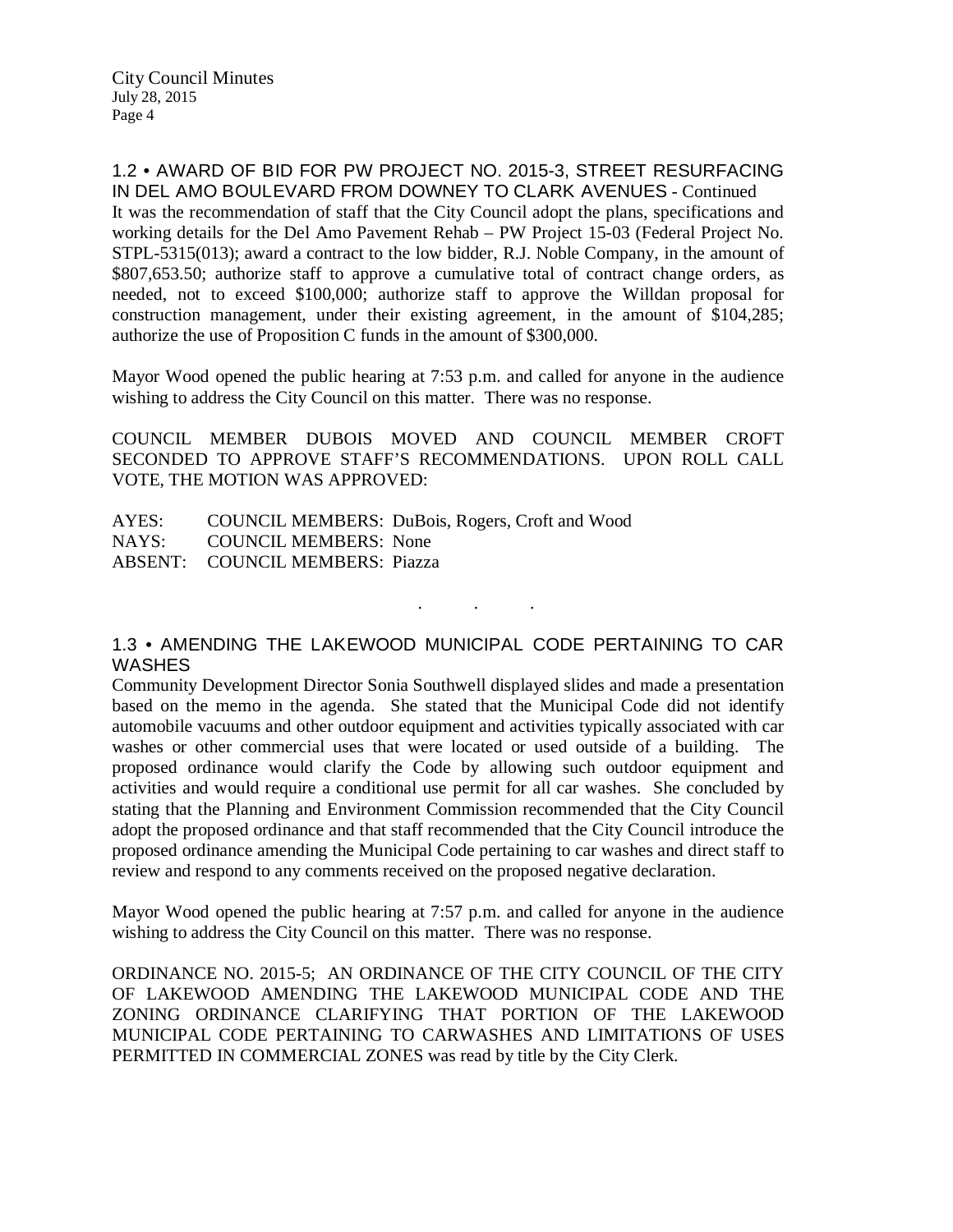1.3 • AMENDING THE LAKEWOOD MUNICIPAL CODE PERTAINING TO CAR WASHES - Continued COUNCIL MEMBER ROGERS MOVED AND COUNCIL MEMBER DUBOIS SECONDED TO WAIVE FURTHER READING AND INTRODUCE ORDINANCE NO. 2015-5. UPON ROLL CALL VOTE, THE MOTION WAS APPROVED:

AYES: COUNCIL MEMBERS: DuBois, Rogers, Piazza, Croft and Wood NAYS: COUNCIL MEMBERS: None

#### 2.1 • APPOINTMENT TO THE COMMUNITY SAFETY COMMISSION

Mayor Wood stated he was pleased to nominate Lourdes Baez to fill the vacancy on the Community Safety Commission. He noted that Ms. Baez had been actively involved in Lakewood sports programs as well as with the Pan American Association and stated that she was eager to serve the community.

. . .

RESOLUTION NO. 2015-42; A RESOLUTION OF THE CITY COUNCIL OF THE CITY OF LAKEWOOD APPOINTING LOURDES BAEZ TO THE COMMUNITY SAFETY COMMISSION REPLACING SCOTT BAUMAN

COUNCIL MEMBER DUBOIS MOVED AND VICE MAYOR PIAZZA SECONDED TO ADOPT RESOLUTION NO. 2015-42. UPON ROLL CALL VOTE, THE MOTION WAS APPROVED:

. . .

AYES: COUNCIL MEMBERS: DuBois, Rogers, Piazza, Croft and Wood NAYS: COUNCIL MEMBERS: None

#### 3.1 • STREETLIGHT UPGRADE PROJECT

The Public Works Director displayed slides and made a presentation based on the memo in the agenda. She reported that Lakewood's City-owned street light system had been operated and maintained by City Light and Power (CLP) since 1998 and that CLP had been monitoring and analyzing the potential to upgrade the City's street lights to energy efficient fixtures for several years. She explained that over time, the cost of the fixtures had reduced while the warranty period had increased and that currently, Southern California Edison had attractive rebate and on-bill financing programs. She added that since the program of selling their street lights to local jurisdictions would be ending, it was time to consider requesting an estimate for the purchase of Edison street lights in Lakewood. Staff recommended that the City Council authorize the upgrade of the City-owned street light system to energy efficient LED fixtures by City Light and Power; authorize application for Edison rebates and on-bill financing and authorize the City Manager to sign the applications and documents; authorize staff to request Edison to provide an estimate for purchase of their street lights in Lakewood for a fee of \$10,000; and appropriate \$10,000 for the purchase estimate.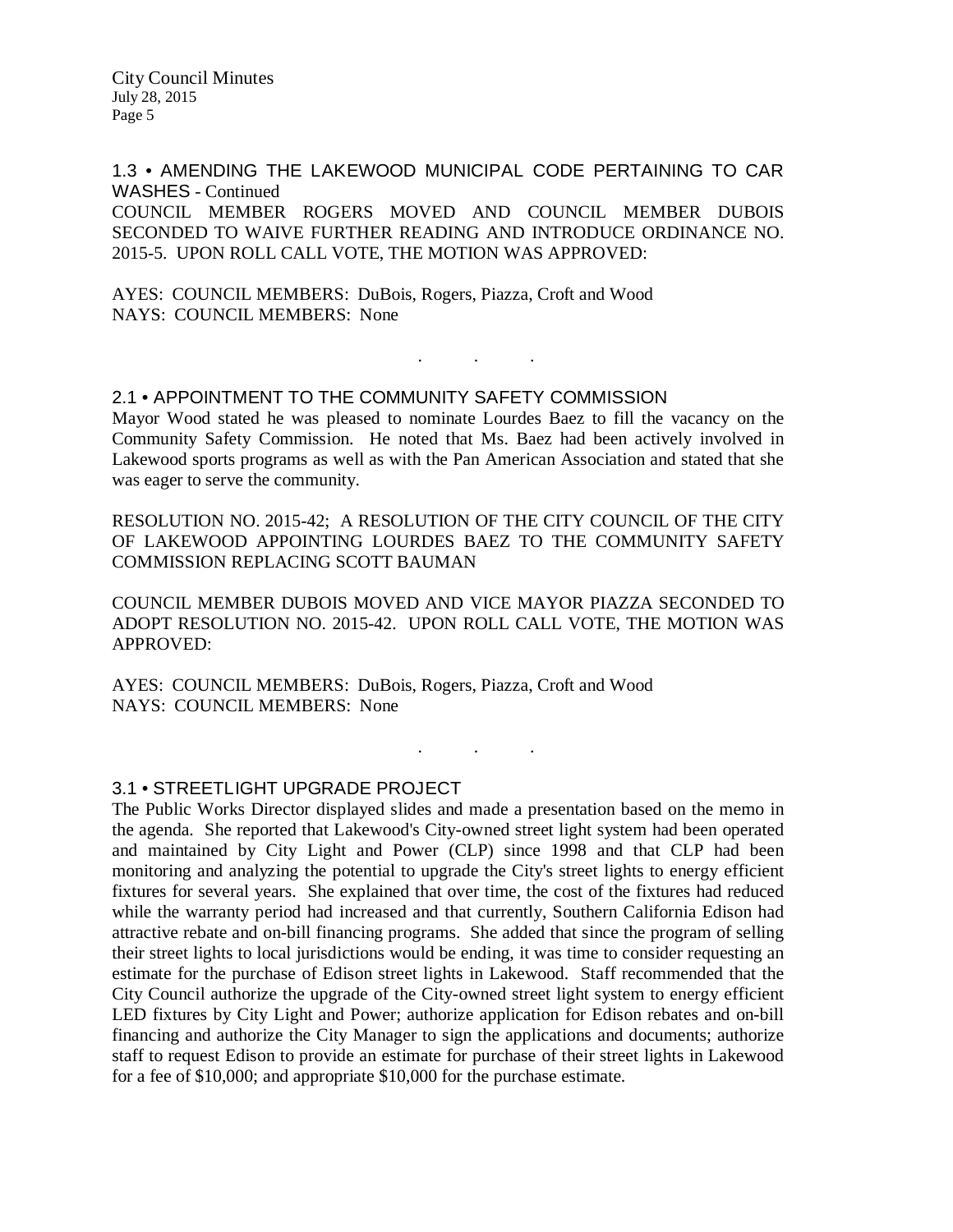### 3.1 • STREETLIGHT UPGRADE PROJECT - Continued

Council Member Rogers thanked staff for the information provided at the earlier study session stating that while he supported the conversion, he noted the importance of being prudent with the City's resources. He requested the preparation of a detailed cost breakdown of the upgrade as well as additional information on the agreement extension.

Vice Mayor Piazza stated that since the proposal was based on current information, he requested that an update be provided after one year to determine the success of the project.

COUNCIL MEMBER DUBOIS MOVED AND VICE MAYOR PIAZZA SECONDED TO AUTHORIZE UPGRADE OF THE CITY-OWNED STREET LIGHT SYSTEM TO ENERGY EFFICIENT LED FIXTURES BY CITY LIGHT AND POWER, AUTHORIZE THE APPLICATION FOR SOUTHERN CALIFORNIA EDISON REBATES AND ON-BILL FINANCING AND AUTHORIZE THE CITY MANAGER TO SIGN THE APPLICATIONS AND DOCUMENTS. UPON ROLL CALL VOTE, THE MOTION WAS APPROVED:

AYES: COUNCIL MEMBERS: DuBois, Rogers, Piazza, Croft and Wood NAYS: COUNCIL MEMBERS: None

COUNCIL MEMBER DUBOIS MOVED AND COUNCIL MEMBER CROFT SECONDED TO AUTHORIZE STAFF TO REQUEST SOUTHERN CALIFORNIA EDISON TO PROVIDE AN ESTIMATE FOR PURCHASE OF THE SOUTHERN CALIFORNIA STREET LIGHTS IN LAKEWOOD FOR A FEE OF \$10,000 AND APPROPRIATE \$10,000 FOR THE SCE FEE FOR THE PURCHASE ESTIMATE. UPON ROLL CALL VOTE, THE MOTION WAS APPROVED:

AYES: COUNCIL MEMBERS: DuBois, Rogers, Piazza, Croft and Wood NAYS: COUNCIL MEMBERS: None

SUCCESSOR AGENCY ACTIONS 1. Approval of Registers of Demands COUNCIL MEMBER CROFT MOVED AND VICE MAYOR PIAZZA SECONDED TO APPROVE THE REGISTERS OF DEMANDS. UPON ROLL CALL VOTE, THE MOTION WAS APPROVED:

. The set of the set of the  $\mathcal{E}_\mathbf{r}$ 

AYES: COUNCIL MEMBERS: DuBois, Rogers, Piazza, Croft and Wood NAYS: COUNCIL MEMBERS: None

. . .